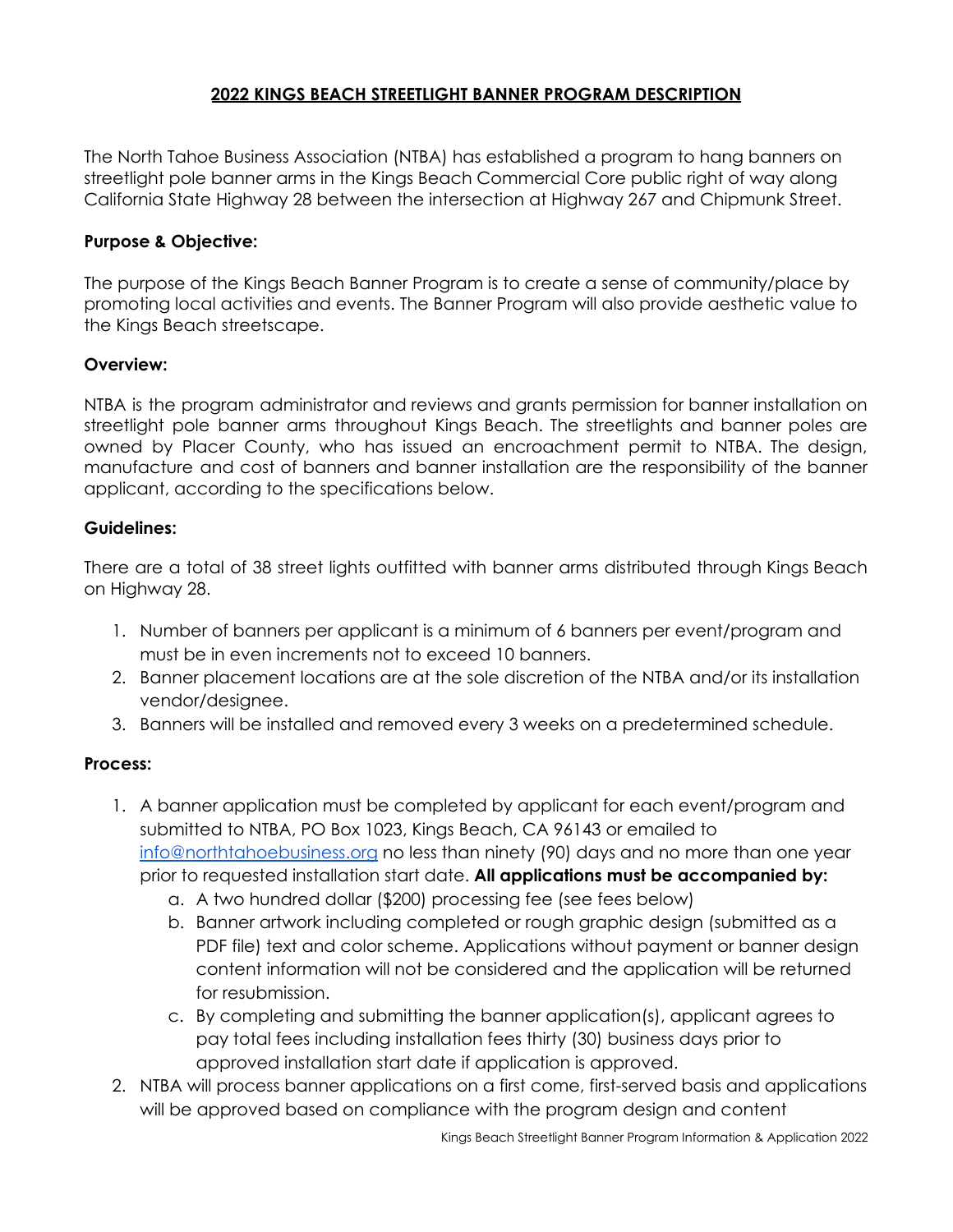specifications, and availability of streetlights with banner arms. Applications received less than ninety (90) days prior to the requested installation start date may be denied. Membership may be required if promoting events outside of NTBA's District.

- 3. NTBA will provide notice of approved/denied banner application in a letter sent via email no less than sixty (60) days prior to the requested installation start date.
- 4. If multiple banner application requests are received at the same time for the same or overlapping display dates, NTBA will determine final approval based on the following criteria using the same order as below.
	- a. Preference will be given to events sponsored by Transient Occupancy Tax (TOT) Funds generated in Placer County
	- b. Preference will be given to NTBA produced or co-produced events and programs
	- c. Preference will be given to NTBA Members' events and programs
	- d. Preference will be given to events and programs that occur in Kings Beach or benefit Kings Beach wholly or in part
- 5. A Banner Application Approval Letter will be sent to approved applications with invoice and installation start/end dates will be sent to applicant.
	- a. Approved applicants shall print, sign and return the letter to NTBA (PO Box 1023, Kings Beach CA 96143) no less than thirty (30) business days prior to the installation start date.
	- b. By signing and returning letter, applicant agrees that banners will conform to the required specification (below) and agrees to pay the full fee regardless of any mistakes on the supplied banners and/or late delivery of banners.
- 6. Applicant must submit final camera-ready banner artwork to [info@northtahoebusiness.org](mailto:info@northtahoebusiness.org) no less than fourteen (14) business days prior to approved installation start date.
- 7. Applicant must remit installation payment to NTBA no less than five (5) business days prior to the approved installation start date.
- 8. Applicant must drop off finished banners to NTBA Office located at 8401 North Lake Blvd. #203 five (5) business days prior to approved installation start date. Normal NTBA Office hours are Monday-Friday 9am-5pm however it is recommended to call NTBA staff beforehand at (530) 546-9000.

# **Banner Specifications**

- Finished banner size is 18 inches wide by 38 inches tall; see diagram on page 3.
- Banners will be a minimum 16 ounce vinyl material (or equivalent) and fade resistant.
- Banners are two-sided and printed with identical graphics on both sides.
- **●** Banners are to be double stitched.
- **●** Banners are to include one pole-side grommet; see diagram on page 3.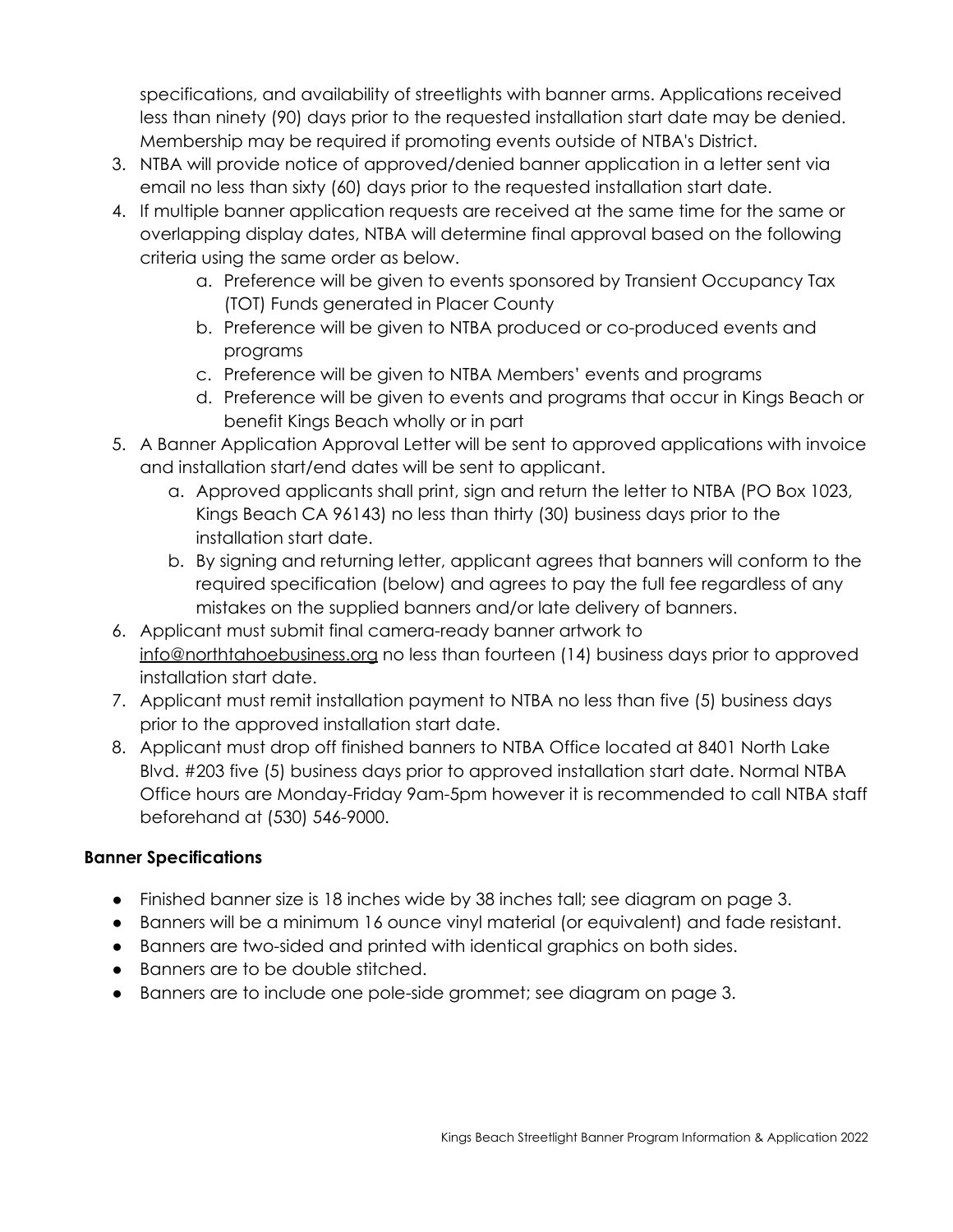

# **Design & Content Specifications:**

- 1. Banner art shall convey a concise and clear message and positively contribute to the visual quality of the Kings Beach Commercial Core. The Kings Beach Streetlight Banner Program is not intended to create a public forum and is reserved solely for purpose and objective of the program stated above. The decision to accept or reject an application is in the sole discretion of NTBA.
- 2. Banner information shall include event or organization logo and/or representative graphics and text. Less is more!
- 3. Banner text recommended be a minimum height of 6" inches.
- 4. Background graphics can bleed however, it is recommended that critical content such as text should be within 16" wide and 29.5" height and positioned 1" from side edges and 4.25" from top and bottom edges to keep the content away from banner pockets and stitching.
- 5. Banner shall not give the appearance or impression that any commercial product or service is being endorsed.
	- a. No phone numbers or websites are permitted.
	- b. No alcohol, tobacco or drug content is allowed.
	- c. No political, religious, profanity or derogatory content is allowed.
	- d. No more than 15% of the banner surface area may be utilized for the logo(s) of any business, organization or entity sponsoring the event or program promoted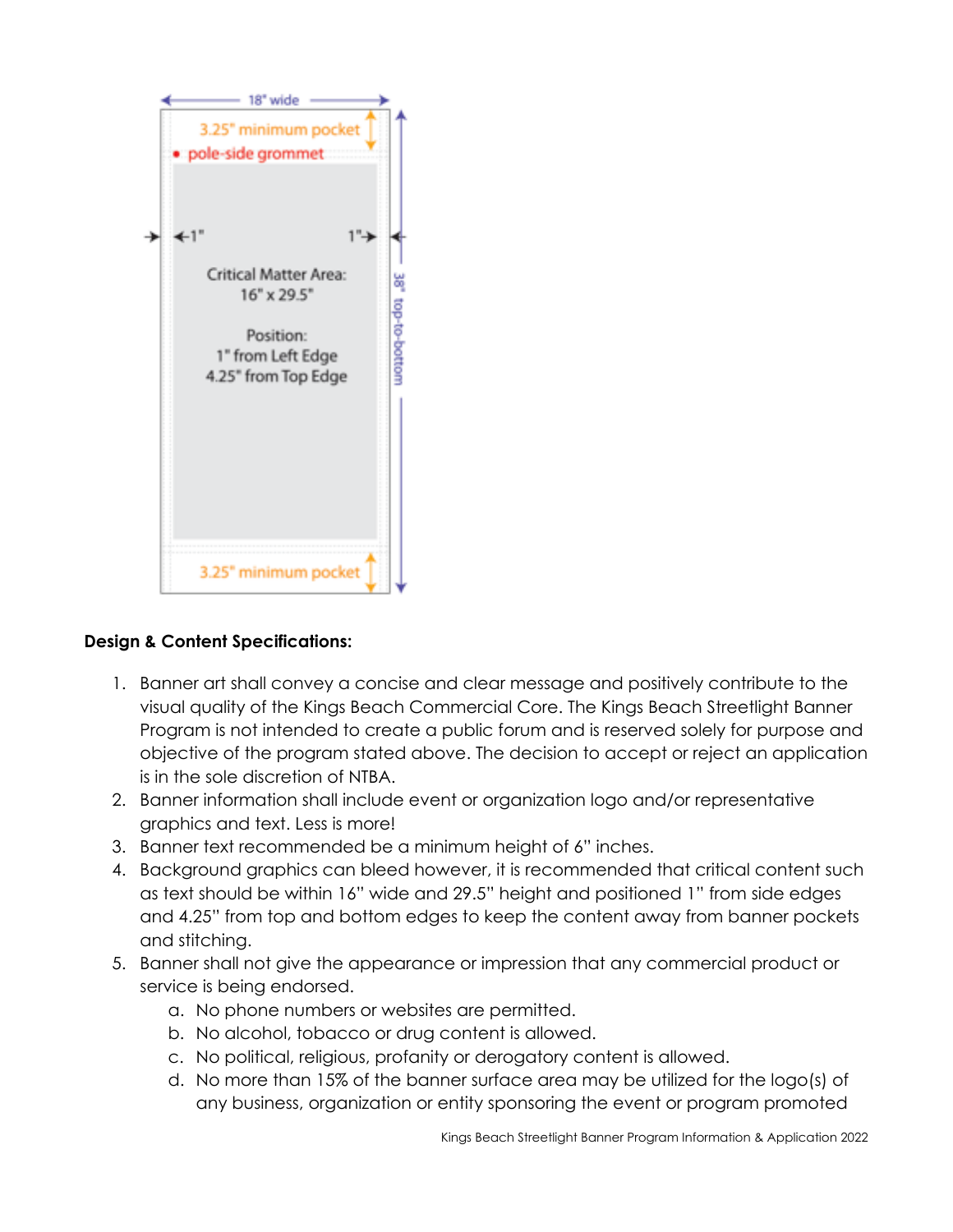on the banner.

- 6. Banners shall not display the word "stop," "drive," "danger," or any other word, phrase, symbol, or character likely to interfere with or mislead pedestrian or vehicular traffic.
- 7. Banner condition standards consists of no visible rips or tears, no loose pieces or stretched/sagging material, no excess fading (colors should not be noticeably different than original colors). If for any reason a banner does not meet these conditions it will be removed and the banner applicant will not be entitled to a refund of any portion of their application or installation/removal fees.
- 8. The design, manufacture and cost of producing the banners are the responsibility of the applicant.
	- a. It is encouraged that banners are sourced locally. Two local vendors for consideration are: PrintArt/Sierra Mail or Reno Tahoe Promotions.

# **Installation and Removal:**

- 1. Applicant must drop off finished banners to NTBA Office located at 8401 North Lake Blvd. #203 five (5) business days prior to approved installation start date. Normal NTBA Office hours are Monday-Friday 9am-5pm however it is recommended to call NTBA staff beforehand at (530) 546-9000.
- 2. Banners will be installed and removed by NTBA contractor/designee based upon a previously agreed 3-week schedule.
- 3. NTBA's contactor/designee will install and remove banners.
	- a. For safety reasons installation or removal schedule may be affected by inclement weather conditions or high traffic patterns.
- 4. After removal, Applicant is required to pick up their banners at the NTBA office within 10 business days. NTBA does not have the ability to store banners for any extended time. Banners left at the NTBA office beyond the 10 day period may be disposed of at NTBA's discretion.
- 5. NTBA and its contractor /designee are not responsible for the security of installed banners, and will not be responsible for damaged, lost, missing or stolen banners.